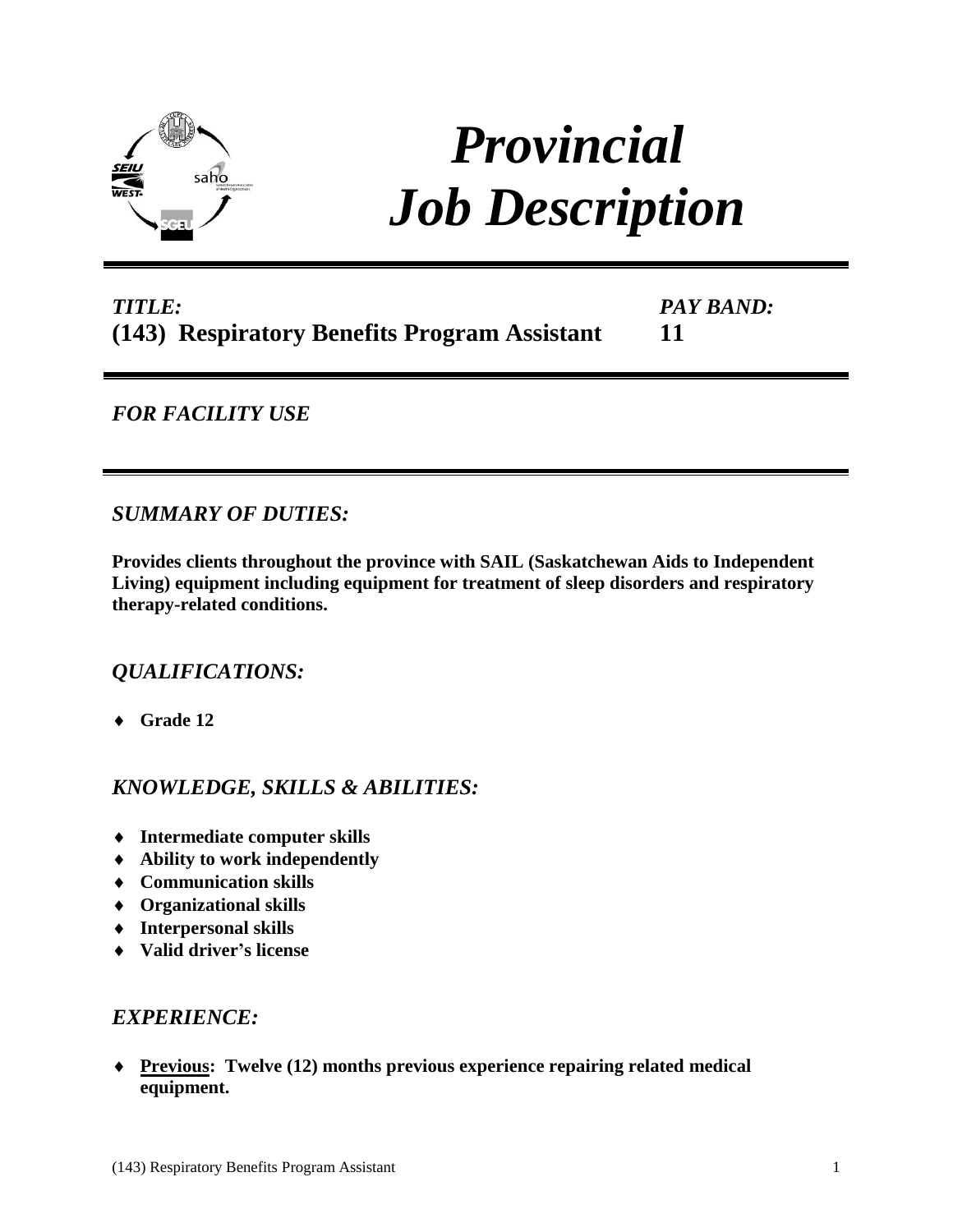## *KEY ACTIVITIES:*

#### **A. SAIL Respiratory Benefits Program**

- **Verifies client eligibility for SAIL program benefits.**
- **Sets up, calibrates, tests equipment prior to releasing to clients.**
- **Provides in-services and/or advice to clients and families in the use and care of respiratory equipment.**
- **Coordinates and distributes SAIL equipment and repairs/replacements.**
- **Responds to inquiries from clients/families related to SAIL programs/equipment.**
- **Prepares monthly SAIL Respiratory Benefits Program statistics for billing purposes.**

#### **B. Preventative Maintenance / Repair**

- **Calibrates, repairs, and verifies operational procedures.**
- **Modifies respiratory equipment for special client needs.**
- **Troubleshoots equipment.**
- **Performs Quality Assurance activities.**
- **Checks/refits respiratory therapy equipment.**

#### **C. Database and Computer-Related Activities**

- **Designs and maintains SAIL client/equipment database (e.g., home ventilator equipment).**
- **Tracks department purchasing and vendor information.**
- **Develops forms/diagrams for department training materials and manuals.**

#### **D. Purchasing / Filing**

- **Evaluates new equipment and supplies.**
- **Meets and negotiates with suppliers/vendors for provision and purchase of equipment.**
- **Tracks and files vendor product listing and quotes.**
- **Purchases office supplies.**
- **Manages inventory.**